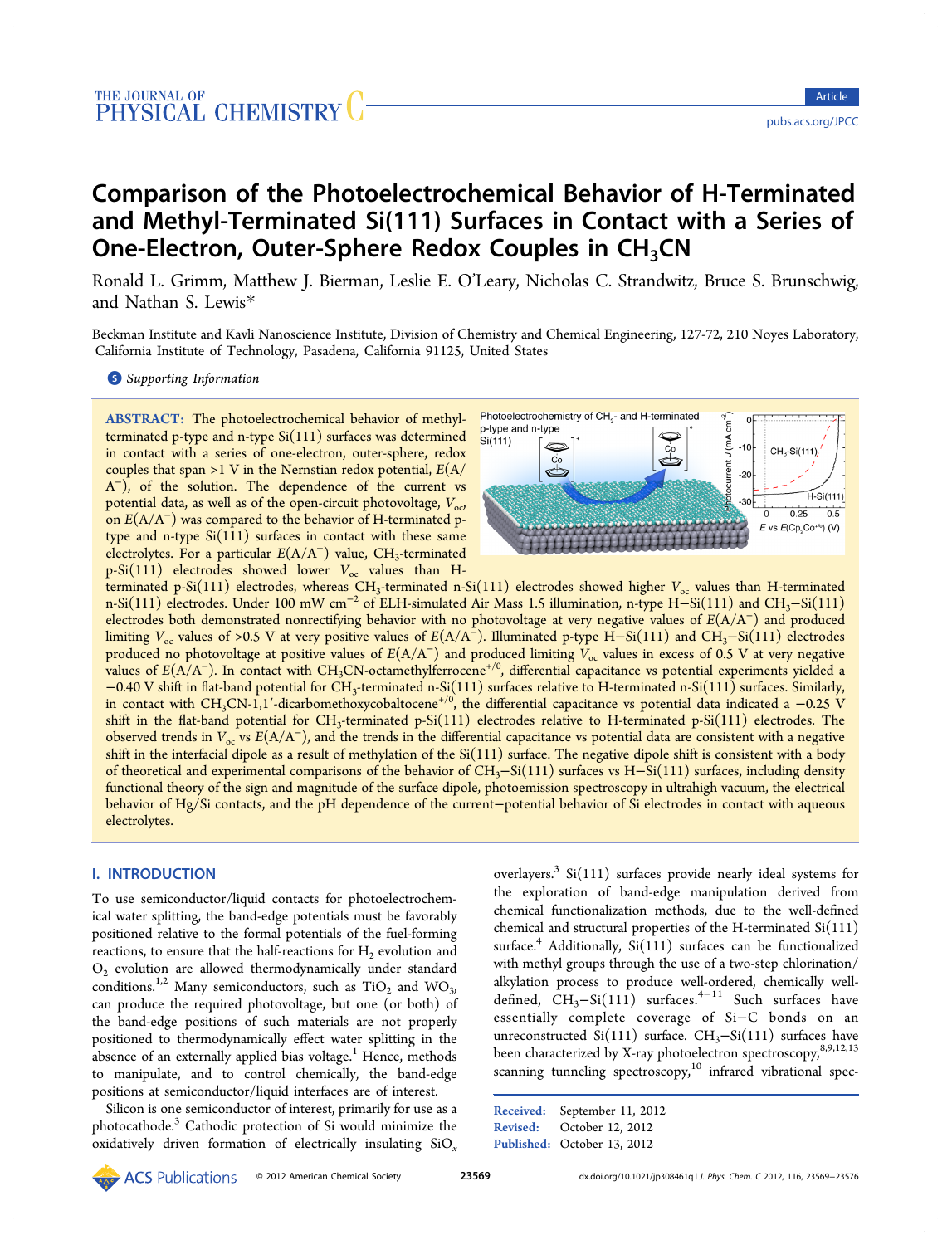|                                                                                                                                                                                                                                                                                                                                                                                                                                                                                                          |          | $\bar{E}^{\rm o}(\mathrm{Fc}^{+/0})$ (V)<br>potentials vs | concentrations<br>$\binom{m}{k}$ |               |                                    | effective potentials vs SCE (V)           |                  | $V_{\rm oc}$ under 100 mW $\rm cm^{-2}$ illumination $\rm (V)$                    |           |           |
|----------------------------------------------------------------------------------------------------------------------------------------------------------------------------------------------------------------------------------------------------------------------------------------------------------------------------------------------------------------------------------------------------------------------------------------------------------------------------------------------------------|----------|-----------------------------------------------------------|----------------------------------|---------------|------------------------------------|-------------------------------------------|------------------|-----------------------------------------------------------------------------------|-----------|-----------|
|                                                                                                                                                                                                                                                                                                                                                                                                                                                                                                          |          | $E(A/A^-)$ $(A/A^-)$<br>$\frac{1}{E^{o}}$                 | $\alpha$                         | red           | $E_{\rm eff}(A/A^-)$ for<br>$P-Si$ | $E_{\rm eff}(\textrm{A/A}^-)$ for<br>n-Si | p-type H-Si(111) | p-type CH <sub>3</sub> -Si(111) n-type H-Si(111) n-type CH <sub>3</sub> -Si(111)  |           |           |
| dimethylcobaltocene <sup>+/0</sup> $\rm{Me_2} \rm{Cp_2} \rm{Co^+}^0$                                                                                                                                                                                                                                                                                                                                                                                                                                     | $-1.340$ | $-1.410$                                                  | 54.9                             |               | $-0.987$                           | $-1.003$                                  | 0.578(21)        | 0.556(31)                                                                         |           |           |
| $\operatorname{cobaltocene}^{+/0} \operatorname{Cp_2Co}^{+/0}$                                                                                                                                                                                                                                                                                                                                                                                                                                           | $-1.222$ | $-1.331$                                                  | \$4.6                            |               | $-0.867$                           | $-0.857$                                  | 0.538(40)        | 0.508(38)                                                                         | 0.005(7)  | 0.001(1)  |
| octamethylnickelocene*/0 $\rm{Me}_8\rm{Cp}_2\rm{Ni}^{+/0}$                                                                                                                                                                                                                                                                                                                                                                                                                                               | $-1.016$ | $-0.990$                                                  | 7.4                              | 18.3          | $-0.713$                           | $-0.720$                                  | 0.501(30)        | 0.410(28)                                                                         |           | 0.030(10) |
| methyl viologen <sup>2+/+•</sup> MV <sup>2+/+•</sup>                                                                                                                                                                                                                                                                                                                                                                                                                                                     | $-0.830$ | $-0.890$                                                  | $\ddot{1}$                       |               | $-0.570$                           | $-0.408$                                  | 0.530(51)        | 0.310(31)                                                                         | 0.007(4)  | 0.102(17) |
| 1,1'-dicarbomethoxycyclopentadienyl<br>cobaltocene ${}^{+\,0}$ (CpCO_CH_s),Co ${}^{+\,0}$                                                                                                                                                                                                                                                                                                                                                                                                                | $-0.672$ | $-0.763$                                                  | 37.7                             | $\frac{8}{1}$ | $-0.327$                           | $-0.317$                                  | 0.447(48)        | 0.166(19)                                                                         | 0.015(11) | 0.180(10) |
| nickelocene $^{+/0}$ Cp <sub>2</sub> Ni $^{+/0}$                                                                                                                                                                                                                                                                                                                                                                                                                                                         | $-0.490$ | $-0.445$                                                  |                                  | 65.0          | $-0.182$                           | $-0.222$                                  | 0.261(54)        | 0.040(17)                                                                         | 0.120(20) | 0.320(24) |
| decame<br>thylferrocene $\hspace{0.1em}^{\ast/0}\mathbb{C}\mathrm{p}^*\hspace{0.1em}{}_2\mathrm{Fe}^{\ast/0}$                                                                                                                                                                                                                                                                                                                                                                                            | $-0.418$ | $-0.468$                                                  | $\overline{21}$                  | $\frac{8}{2}$ | $-0.124$                           | $-0.042$                                  | 0.294(25)        | 0.005(10)                                                                         | 0.111(11) | 0.419(11) |
| octamethylferrocene $^{+\prime 0}$ Me $_{8} \rm{Cp_2Fe}^{+\prime 0}$                                                                                                                                                                                                                                                                                                                                                                                                                                     | $-0.353$ | $-0.406$                                                  | 23.5                             |               | $-0.020$                           | $-0.008$                                  | 0.217(18)        | 0.010(8)                                                                          | 0.173(14) | 0.452(30) |
| dimethylferrocene <sup>+/0</sup> Me <sub>2</sub> Cp <sub>2</sub> Fe <sup>+/0</sup>                                                                                                                                                                                                                                                                                                                                                                                                                       | $-0.182$ | $-0.100$                                                  | $\overline{11}$                  | 51.4          | 0.084                              | 0.087                                     | 0.025(15)        |                                                                                   | 0.341(25) | 0.511(25) |
| ferrocene <sup>+/0</sup> $Cp_2Fe^{+/0}$ , or $Fc^{+/0}$                                                                                                                                                                                                                                                                                                                                                                                                                                                  | $-0.065$ |                                                           | 4.5                              | 54.0          | 0.226                              | 0.203                                     | 0.015(13)        |                                                                                   | 0.450(20) | 0.520(29) |
| acety<br>Iferrocene*/0 (CpCOCH <sub>3</sub> )CpFe* <sup>/0</sup>                                                                                                                                                                                                                                                                                                                                                                                                                                         | 0.153    | 0.261                                                     |                                  | 54.9          | 0.408                              | 0.420                                     |                  |                                                                                   | 0.531(19) | 0.539(30) |
| "The Nernstian redox cell potentials, $E(\mathbb{A}/\mathbf{A}^-)$ , and formal potentials, $E^o(\mathbf{A}/\mathbf{A}^-)$ for each redox couple employed are reported vs the ferrocene formal potential $E^o(\text{Etr}^o\text{ce}n e^{+\prime 0})$ , $E^o(\text{Ff}^o\text{$<br>.0 M LiClO <sub>4</sub> . The solution concentrations are reported in mM except for solutions in which one of the species was generated in situ via bulk electrolysis, which are denoted by an asterisk (*). Effective |          |                                                           |                                  |               |                                    |                                           |                  |                                                                                   |           |           |
|                                                                                                                                                                                                                                                                                                                                                                                                                                                                                                          |          |                                                           |                                  |               |                                    |                                           |                  | "我们的人,我们也不是不是,我们的人,我们也不是一个人,我们的人,我们也不是不是,我们的人,我们也不是,我们的人,我们也不是不是,我们的人,我们也不是,我们也不是 |           |           |

Table 1. Summary of Experimental Conditions and Results<sup>a</sup>

Table 1. Summary of Experimental Conditions and Results<sup>a</sup>

 ${}^a\mathrm{The}$  Nernstian redox cell potentials, 1.0 M LiClO<sub>4</sub>. The solution concentrations are reported in mM except for solutions in which one of the species was generated in situ via bulk electrolysis, which are denoted by an asterisk (\*). E solution potentials,  $E_{\text{eff}}(A/A^-)$ , are listed to facilitate intercomparison of the open-circuit photovoltage,  $V_{\alpha\sigma}$  values and are calculated based on E(A/A−) and the concentrations of redox species. The  $E_{\text{eff}}(\text{A}/\text{A}^-)$  values are tabulated relative to the potential of the saturated calomel electrode, SCE, as adjusted by the experimentally determined conversion, Eo  $'(Fe^{+/0}) = +0.311$  V vs SCE for ferrocene<sup>+/0</sup> in CH, $\text{CN}-1.0$  M LiClO<sub>4</sub>. All of the  $V_{\rm oc}$  values represent the average open-circuit photovoltage for multiple electrodes under 100 mA cm $^{-2}$  of ELH-type tungsten-halogen illumination, with standard deviations in parentheses.

## <span id="page-1-0"></span>The Journal of Physical Chemistry C and the Second Second Second Second Second Second Second Second Second Second Second Second Second Second Second Second Second Second Second Second Second Second Second Second Second Sec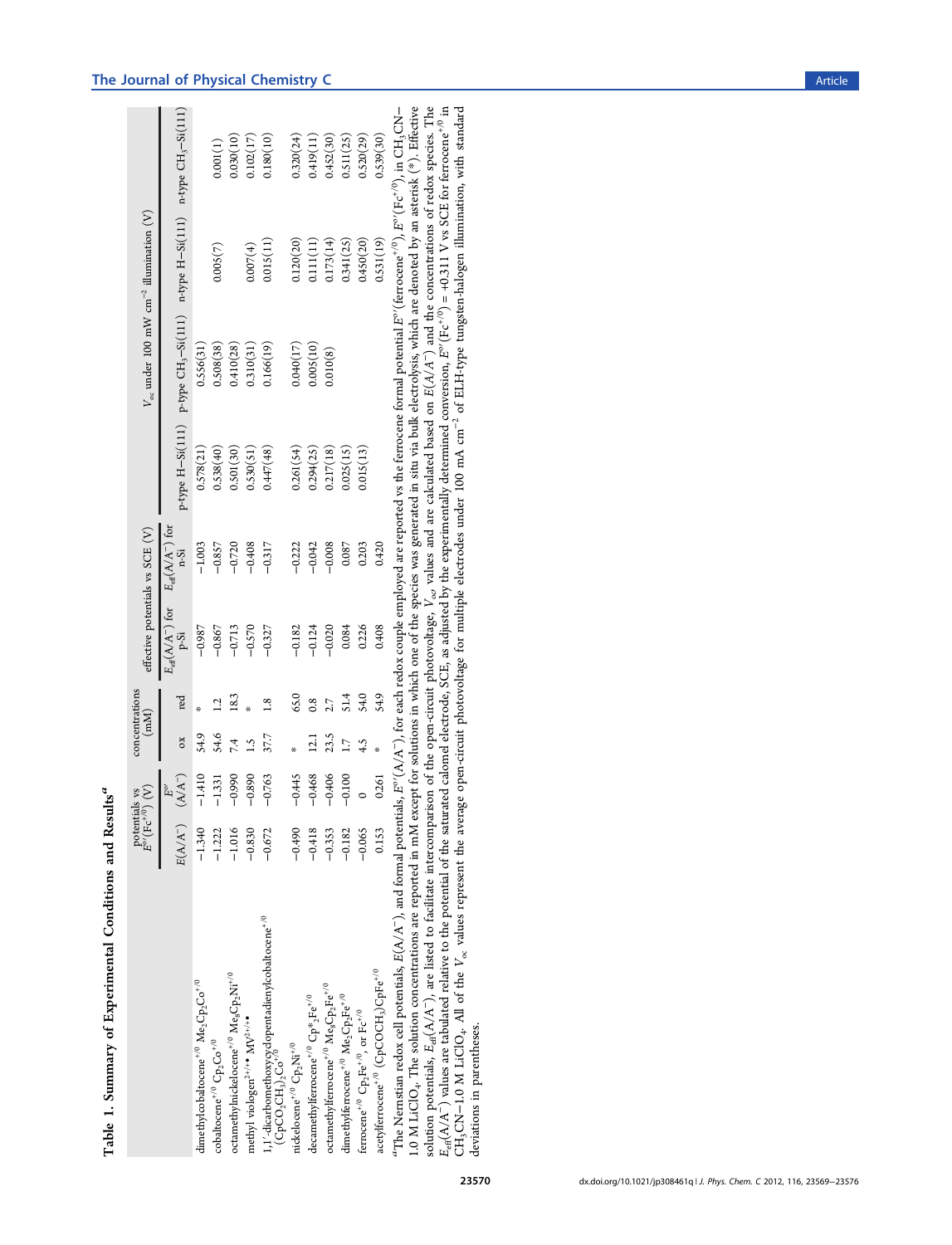troscopy, $^{6,8}$  $^{6,8}$  $^{6,8}$  $^{6,8}$  $^{6,8}$  low-energy electron diffraction, $^{13}$  $^{13}$  $^{13}$  temperature programmed desorption,<sup>[8](#page-6-0)</sup> and high-resolution electron-energy loss spectroscopy, $14$  among other techniques.<sup>[6](#page-6-0)</sup>

In contact with ultrahigh vacuum (UHV), a combination of synchrotron-based soft X-ray photoelectron spectroscopy and ultraviolet photoelectron spectroscopy measurements indicated that the  $CH_3-Si(111)$  surface had an interfacial dipole of  $-0.37$ eV, $9$  as compared to an interfacial dipole of +0.12 eV for the Hterminated  $\text{Si(111)}$  surface.<sup>[15](#page-7-0)−[17](#page-7-0)</sup> Current density vs potential  $(J-E)$  and differential capacitance vs potential  $(\tilde{C}_{diff}^{-2} - E)$ measurements with n-type Si indicated an increase in barrier height of ~0.55 eV for Hg/CH<sub>3</sub>−Si(111) junctions relative to Hg/H−Si(111) contacts at 300 K. Consistently, the barrier height for p-type Si surfaces decreased by >0.67 eV for  $CH_3$ –  $Si(111)/Hg$  contacts at 300 K relative to Hg/H–Si $(111)$ contacts at 85 K. The direction and magnitude of the dipole on  $CH<sub>3</sub>-Si(111)$  surfaces has also been investigated theoretically and is consistent with expectations based on the electronegativities of the Si, C and H species involved in the surface bonding.<sup>[18](#page-7-0)</sup>

We report herein the magnitude and direction of band-edge shifts for various  $CH_3-Si(111)/CH_3CN$  contacts, relative to the energetics of analogous H-Si(111)/CH<sub>3</sub>CN interfaces. Both J–E data and  $C_{\text{diff}}^{-2}$ –E data were collected for a series of one-electron, outer-sphere, redox species that span a >1 V range in electrochemical potential, to compare systematically the photoelectrochemical behavior of n-type and p-type  $CH<sub>3</sub>$ − Si(111) electrodes to that of n-type and p-type H−Si(111) electrodes.

## II. EXPERIMENTAL SECTION

A. Chemicals and Silicon Wafers. Electrochemistry was performed in  $CH_3CN$  (99.8% anhydrous, Sigma-Aldrich) that contained lithium perchlorate (LiClO<sub>4</sub>, 99.99% battery grade, Sigma Aldrich) as the supporting electrolyte. The  $CH<sub>3</sub>CN$  was dried by use of a column of activated  $Al_2O_3$ . All 18 M $\Omega$  cm resistivity water was obtained from a Barnstead Nanopure system.

Prior to use, boron-doped, 0.24  $\Omega$  cm resistivity, p-type Si(111) (Addison Engineering, San Jose, California, with an acceptor density,  $N_A = 7.7 \times 10^{16} \text{ cm}^{-3}$ ), and phosphorusdoped, 1.5  $\Omega$  cm resistivity, n-type Si(111) (Silicon Inc., Boise, Idaho, with a donor density,  $N_D = 3.2 \times 10^{15} \text{ cm}^{-3}$ ) samples, both polished on one side and  $381 \pm 25 \ \mu m$  thick, were diced into ∼2 × 1 cm pieces. The Si was sonicated and subsequently was rinsed in acetone (OmniSolv, EMD) followed by a rinse with isopropyl alcohol (ACS grade, EMD). The Si surfaces were then cleaned using an RCA SC-1 procedure followed by an SC-2 etch.<sup>[19](#page-7-0)</sup> Samples were etched for 10 s in a 6 M HF (aq) solution prepared by dilution of 49 wt % HF (aq) (semiconductor grade, Transene Company Inc., Danvers, Massachusetts) in  $H_2O$ . The Si samples were rinsed with copious amounts of  $H_2O$  and were dried in a stream of Ar  $(g)$ . Silicon samples that were to be converted into  $CH<sub>3</sub>$ -Si(111) electrodes were etched further for 15 min in degassed 11 M (48 wt %)  $NH_4F$  (aq) (Transene Company Inc.) and then were transferred immediately to a flush box for surface methylation.

B. Surface Functionalization and Characterization. Both p-type H−Si(111) and n-type H−Si(111) surfaces were methylated using a two-step chlorination/alkylation proce-dure.<sup>[7](#page-6-0)</sup> In a N<sub>2</sub> (g)-purged flush box, H–Si(111) samples were chlorinated at 90  $\pm$  2 °C for 45 min in a saturated solution of  $PCl<sub>5</sub>$  (purum,  $\geq$  98.0%, Sigma-Aldrich) in chlorobenzene

(anhydrous, 99.8%, Sigma Aldrich). Following a rinse with chlorobenzene and a subsequent rinse with tetrahydrofuran (THF, anhydrous, ≥ 99.9%, inhibitor-free, Sigma Aldrich), the Cl−Si(111) surfaces were exposed to methylmagnesium chloride (3 M in THF, Sigma Aldrich, diluted to 1 M with THF) for 3–4 h at 60  $\pm$  2 °C. The resulting CH<sub>3</sub>–Si(111) surfaces were rinsed with THF, followed by a rinse in  $CH<sub>3</sub>OH$ (anhydrous, 99.8%, Sigma Aldrich). The samples were removed from the flush box and were rinsed further in  $CH<sub>3</sub>OH$ , sonicated in CH<sub>3</sub>CN, and then rinsed with H<sub>2</sub>O. Functionalized  $CH_3-Si(111)$  samples were diced, and electrodes were prepared immediately. Following an 8 day exposure to ambient air in the dark, X-ray photoelectron spectroscopy (XPS) verified the lack of significant of oxide formation on the  $CH_3$ − Si(111) samples (see the [Supporting Information](#page-6-0)).

C. Electrode Fabrication. Ohmic contacts to the back side of the p-Si(111) electrodes that were used for differential capacitance−potential experiments were formed by evaporation of 300 nm of Al (Denton Vacuum, Moorestown, New Jersey), followed by a 30 min anneal at 450 °C under 5 vol %  $H_2(g)/$ 95%  $N_2$  (g). The aluminum contact was formed prior to the chlorination/alkylation procedure, and care was taken to physically isolate the aluminum-coated side of the wafer from the side that was exposed to the chlorination and to the alkylation solutions. For both n-type and p-type electrodes that were used in the J−E studies, ohmic contacts were formed by using a diamond tipped scribe to scratch a Ga−In eutectic alloy into pieces of the Si wafer. The ohmically contacted Si samples were affixed to a tinned Cu wire by use of high purity, conductive, Ag paint (SPI Supplies, West Chester, Pennsylvania). The Cu wire was then threaded through a Pyrex tube until only the wafer face was exposed perpendicular to the tube length. The electrode was then sealed with Loctite 9460 epoxy. The exposed areas of  $Si(111)$  were 1–3 mm<sup>2</sup> for electrodes used in  $J-E$  studies and were 0.7–0.9 cm<sup>2</sup> for electrodes used in the differential capacitance−potential studies.

Prior to each photoelectrochemical experiment, H−Si(111) electrode surfaces were etched for 10 s in 6 M HF, rinsed in H2O, dried in Ar, and immediately transferred to an Ar-purged glovebox. The  $CH_3-Si(111)$  electrode surfaces were rinsed sequentially in water, methanol, isopropyl alcohol, and trichloroethylene (spectrophotometric grade, Sigma-Aldrich), dried in Ar, and transferred to the glovebox for photoelectrochemical measurements.

D. Chemicals for Photoelectrochemistry. A series of redox couples having a range of formal potentials,  $E^{\circ\prime}(\text{A/A}^{-})$ , was used in the electrochemical studies (Table [1](#page-1-0)). For the cobalt-containing compounds, 1,1′-dimethylcobaltocenium  $(Me_2Cp_2Co^+PF_6^-$ , bis(methylcyclopentadienyl)cobaltocenium hexafluorophosphate) was synthesized from methylcyclopentadienyl lithium, cobalt(II) chloride hydrate, and potassium hexafluorophosphate.<sup>[20](#page-7-0)</sup> 1,1'-Dimethylcobaltocene (Me<sub>2</sub>Cp<sub>2</sub>Co, bis(methylcyclopentadienyl)cobaltocene) was generated in situ via bulk electrolysis. Cobaltocene  $(Cp_2Co, bis-$ (cyclopentadienyl)cobalt(II), 98%, Strem) was purified by vacuum sublimation, whereas cobaltocenium  $(\overline{Cp}_2Co^+P\overline{F_6}^{-},$ bis(cyclopentadienyl)cobaltocenium hexafluorophosphate, 98%, Sigma-Aldrich) was recrystallized from an ethanol (ACS grade, EMD)/acetonitrile (ACS grade, EMD) mixture and was dried under vacuum. Both 1,1′-dicarbomethoxycobaltocene  $((CpCO<sub>2</sub>CH<sub>3</sub>)<sub>2</sub>Co, 1,1'-bis( $\eta$ <sup>5</sup>-methoxycarbonyl$ cyclopentadienyl)cobalt) and the oxidized  $(CpCO_2CH_3)_2Co^+$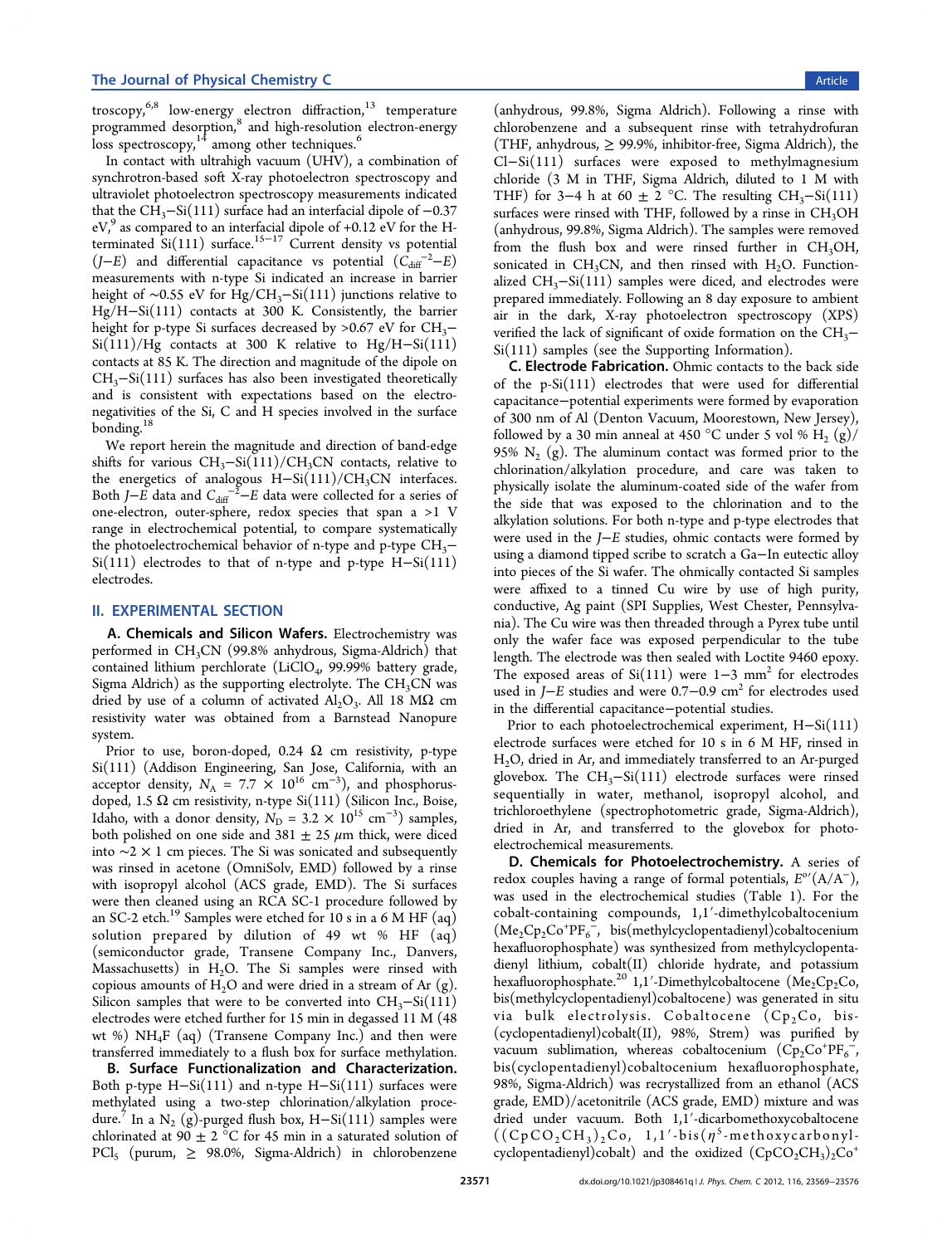species, were synthesized by reacting  $CoCl<sub>2</sub>$  with the lithium reagent of the functionalized cyclopentadienyl moiety.<sup>[21,22](#page-7-0)</sup>

For the nickel-containing compounds, octamethylnickelocene (Me<sub>8</sub>Cp<sub>2</sub>Ni, bis(tetramethylcyclopentadienyl)nickel, 98%, Strem) and nickelocene  $(Cp_2Ni, bis(cyclopentadienyl)nickel,$ 99%, Strem) were purified by sublimation. Nickelocenium,  $Cp_2Ni^+$ , was generated in situ via the electrolysis of  $Cp_2Ni$ .  $Octamethylnickelocenium (Me<sub>8</sub> Cp<sub>2</sub>Ni<sup>+</sup> BF<sub>4</sub>$ <sup>-</sup>, bis-(tetramethylcyclopentadienyl)nickelocenium tetrafluoroborate) was synthesized by the chemical oxidation of octamethylnickelocene, and was purified by recrystallization. $^{23}$  $^{23}$  $^{23}$ 

The iron complexes, decamethylferrocene  $(Cp^*{}_{2}Fe, bis-$ (pentamethylcyclopentadienyl)iron, 99%, Strem), octamethylferrocene  $(Me_8Cp_2Fe, bis(tetramethylcyclopentalienv1)iron,$ 98%, Strem),  $1,1'$ -dimethylferrocene (Me<sub>2</sub>Cp<sub>2</sub>Fe, bis-(methylcyclopentadienyl)iron, 95%, Sigma-Aldrich), ferrocene  $(Cp<sub>2</sub>Fe, bis(cyclopentadienyl)iron, 99%, Stern), and acetylfer$ rocene  $(CpCOCH<sub>3</sub>(Cp)Fe$ , (acetylcyclopentadienyl)cyclopentadienyliron, 99.5%, Strem) were purified by sublimation. The salts decamethylferrocenium  $(\text{Cp} *_{2} \text{Fe}^+\text{BF}_{4}^-)$ bis(pentamethylcyclopentadienyl)ferrocenium tetrafluoroborate), octamethylferrocenium  $(Me_8Cp_2Fe^+BF_4^-$ , bis-(tetramethylcyclopentadienyl)ferrocenium tetrafluoroborate), and  $1,1'$ -dimethylferrocenium  $(Me_2Cp_2Fe^+BF_4^-$ , bis-(methylcyclopentadienyl)ferrocenium tetrafluoroborate) were synthesized by chemical oxidation of the neutral metal-locenes.<sup>[23](#page-7-0)</sup> Ferrocenium tetrafluoroborate  $(\text{Cp}_2\text{Fe}^+\text{BF}_4^-$ , bis-(cyclopentadienyl)iron(III) tetrafluoroborate, technical grade, Sigma-Aldrich) was purified by recrystallization. Acetylferrocenium was generated in situ via bulk electrolysis of acetyleferrocene.

Methyl viologen  $(MV^{2+}, 1, 1'-dimethyl-4, 4'-bipyridinium)$ dichloride hydrate, 98%, Sigma-Aldrich) was recrystallized from ethanol. The reduced form, MV<sup>+</sup>, was generated by controlled potential electrolysis of  $MV^{2+}$ .

E. Photoelectrochemical Methods. 1. Electrochemical Cells. Current density vs potential  $(J-E)$  and area-corrected differential capacitance vs potential  $(A^2C_{\text{diff}}^{-2}-E)$  data were collected in a four-port, cylindrical, flat-bottomed, borosilicate cell that contained 1.0 M LiClO<sub>4</sub> in 30 mL of dry CH<sub>3</sub>CN. All experiments were performed in an Ar  $(g)$ -filled drybox that contained <0.5 ppm of  $O<sub>2</sub>$  (g). The reference electrode was a freshly prepared Ag<sup>+</sup>/Ag electrode,<sup>[29](#page-7-0)</sup> that was constructed from borosilicate tubing with a Vycor 7930 porous glass frit (Advanced Glass and Ceramics, Holden, Massachusetts) that was attached to the borosilicate by Teflon heat−shrink tubing. Silver wire (0.5 mm diameter, ≥99.99%, Sigma-Aldrich) was abraded with grade 0000 steel wool, etched in  $0.10 M HNO<sub>3</sub>$ (aq) for 10 s, copiously rinsed with water, and transferred to the Ar(g) drybox. The filling solution consisted of ∼1.3 mL of the 1.0 M LiClO<sub>4</sub> in CH<sub>3</sub>CN and ∼2 mg of silver nitrate (AgNO3, 99.9999% trace metal basis, Sigma-Aldrich). During electrochemical experiments, the Nernstian potential of the solution was determined by a cyclic voltammetric (CV) measurement of the behavior of a Pt wire electrode (0.5 mm diameter, 99.99% trace metals basis, Sigma-Aldrich) vs the  $Ag^{\pm}/$ Ag reference electrode.<sup>[24](#page-7-0)</sup>

2. Redox Couples. For redox couples that were not generated by bulk electrolysis and whose concentrations were not limited by solubility considerations, $25$  the concentrations of the redox couples were generally 50−65 mM for the species that accepted minority photocarriers and 0.5−5 mM for the species that accepted majority carriers (Table [1](#page-1-0)). Several of the

redox couples contained unstable active species that required in situ generation via bulk electrolysis, as denoted with an asterisk in Table [1.](#page-1-0) For those systems, the complementary redox species was generated at a large-area Pt gauze electrode (100 mesh, 99.9% trace metals basis, Sigma-Aldrich). Prior to use, all of the Pt electrodes were etched briefly in a 3:1 (v:v) solution of concentrated hydrochloric acid:nitric acid ("aqua regia"), rinsed with water, and thoroughly dried. The Pt gauze working electrode was scanned potentiostatically vs the Ag<sup>+</sup>/Ag reference electrode. The counter electrode was a separate piece of Pt gauze that was located in a compartment that was isolated from the main cell by a Vycor frit.

For each redox couple A/A<sup>−</sup>, cyclic voltammetric scans of the Pt wire electrode relative a Ag<sup>+</sup>/Ag reference electrode, before and after the addition of ferrocene to the solution, were used to establish the Nernstian potential of the cell,  $E(A/A^-)$ , as well as the formal potential,  $E^{\circ}(A/A^{-})$ , of the redox system relative to the formal potential of ferrocene<sup>+/0</sup>,  $E^{\rm o}{}'$ (ferrocene<sup>+/0</sup>) (Table [1](#page-1-0)). Cyclic voltammetry indicted that ferrocene<sup>+/0</sup> with 1 M LiClO<sub>4</sub> in CH<sub>3</sub>CN had a formal potential of  $E^{\circ}$ <sup>'</sup> (ferrocene<sup>+/0</sup>) = 0.311 V vs a standard calomel electrode, SCE, in agreement with previous results.<sup>[26](#page-7-0),[27](#page-7-0)</sup> Table [1](#page-1-0) also lists values for the effective solution potential,  $E_{\text{eff}}(A/A^{-})$ , that was necessary for the investigation of the dependence of the open-circuit voltage,  $V_{\text{o}c}$  on  $E(\text{A/A}^{-})$ .<sup>[28](#page-7-0)</sup> The [Supporting Information](#page-6-0) section details the calculation of  $E_{\text{eff}}(A/A^-)$  based on the value of  $E(A/A^-)$ and the concentrations of reduced and oxidized species in each system.

3. Methods. Photoelectrochemical experiments consisted of current−potential sweeps of the Si working electrode versus the Pt wire electrode that was poised at the Nernstian potential,  $E(A/A<sup>-</sup>)$ , of the cell. The *J*−E data were collected at 50 mV s<sup>-1</sup> by use of a Gamry Reference 600 potentiostat. Si samples were illuminated with a 300 W ELH-type tungsten-halogen lamp at a light intensity that produced a shortcircuit current density on a calibrated Si photodiode equivalent to that produced by illumination with 100 mW cm<sup>−</sup><sup>2</sup> of Air Mass 1.5 Global sunlight. Open-circuit voltage,  $V_{\alpha\beta}$  data were directly measured as the photovoltage produced between the semiconductor working electrode and an electrode that was poised at the Nernstian potential of the solution,  $E(A/A^{-})$ , as is appropriate for a two-electrode regenerative photoelectrochemical cell that utilizes one-electron, reversible redox species in the electrolyte.

Area-corrected differential capacitance–potential  $(A^2C_{\text{diff}}^2$ <sup>-2</sup> E, Mott–Schottky)<sup>[29,30](#page-7-0)</sup> data of H-terminated and  $CH_3$ terminated Si(111)/liquid junctions were obtained by the use of electrochemical impedance spectroscopy. Impedance spectra for  $CH_3$ -terminated and H-terminated p-Si $(111)$  electrodes in contact with 1,1′-dicarbomethoxycobaltocene<sup>+/0</sup> in CH<sub>3</sub>CN− 1.0 M  $LiClO<sub>4</sub>$  were acquired with the Gamry potentiostat. Impedance data were also recorded for  $CH<sub>3</sub>$ -terminated and Hterminated electrodes n-Si(111) electrodes in contact with octamethylferrocene<sup>+/0</sup> in CH<sub>3</sub>CN-1.0 M LiClO<sub>4</sub>. A sinusoidal, 10 mV<sub>RMS</sub> AC signal that was scanned between 10<sup>-1</sup> and 10<sup>6</sup> Hz was superimposed on each DC potential. The DC potentials were stepped between 0 and −0.500 V for p-Si electrodes and in a sequence from 0 to 0.400 V for n-Si electrodes. All measurements were performed in stirred solutions in the absence of illumination.

The electrochemical impedance data were fit to a model that consisted of a parallel resistor and capacitor arranged electrically in series with a separate resistor.<sup>[4](#page-6-0),[29,30](#page-7-0)</sup> Analysis of the impedance data was performed using a custom LabVIEW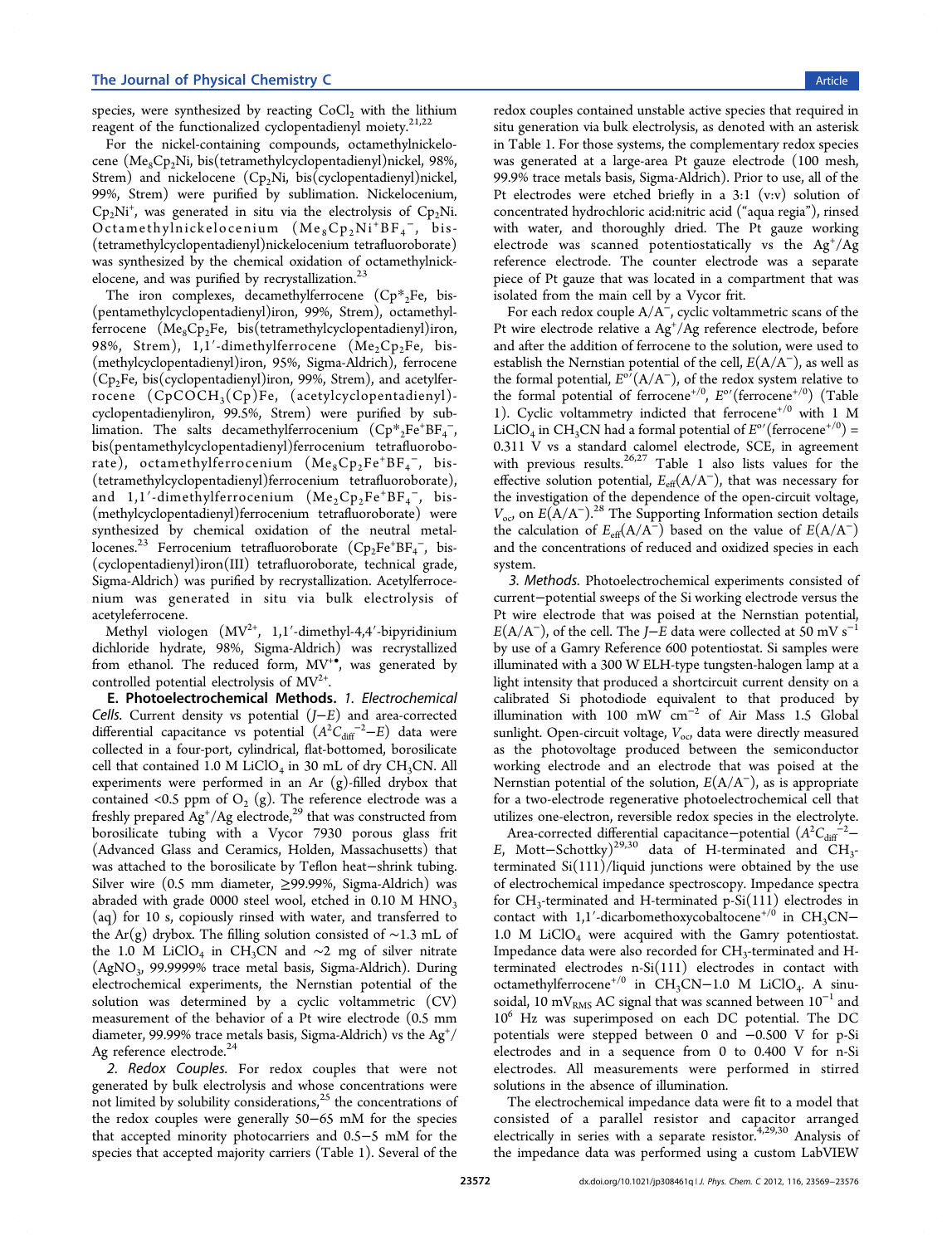#### The Journal of Physical Chemistry C and the Second Second Second Second Second Second Second Second Second Second Second Second Second Second Second Second Second Second Second Second Second Second Second Second Second Sec

program. Data were fit only in the frequency regime in which the parallel capacitance dominated the impedance, generally between  $10^3$  and  $10^5$  Hz. The differential capacitance,  $C_{diff}$ , approximated the capacitance of the semiconductor spacecharge region,  $C_{\rm sc}$ , yielding the flat-band potential,  $E_{\rm fb}$ , through the Mott−Schottky relationship, eq 1.

$$
A^2 C_{\text{diff}}^{-2} = \frac{2}{q \epsilon \epsilon_0 N_{\text{D}}} \left( E - E_{\text{fb}} - \frac{k_{\text{B}} T}{q} \right) \tag{1}
$$

In eq 1, A is the area of the semiconductor-liquid junction,  $\epsilon$  is the dielectric constant of Si,  $\epsilon_0$  is the permittivity of vacuum,  $N_D$ is the doping density of the sample,  $T$  is the absolute temperature,  $k_B$  is Boltzmann's constant, and q is the (unsigned) charge on an electron.

#### III. RESULTS

A. Current−Potential Behavior of H-Terminated vs CH3-Terminated Si Electrodes in Contact with Various Redox Couples in  $CH<sub>3</sub>CN$ . Figure 1 presents representative



Figure 1. Photocurrent density-potential (J−E) performance of p-Si electrodes in contact with cobaltocene<sup>+/0</sup> (frame A) and in contact with 1,1'-dicarbomethoxycobaltocene<sup>+/0</sup> (frame B) in CH<sub>3</sub>CN-1.0 M LiClO<sub>4</sub>. In contact with cobaltocene<sup>+/0</sup> (frame A), both a Hterminated (black, solid trace) and a CH<sub>3</sub>-terminated (red, dashed trace) p-Si electrode exhibited high  $V_{\text{og}}$  values. Conversely, contact with 1,1'-dicarbomethoxycobaltocene<sup>+/0</sup> resulted in decreased  $V_{\text{oc}}$ values for CH<sub>3</sub>-terminated p-Si(111) compared to the  $V_{oc}$  for Hterminated p-Si(111) surfaces. In both frames, the black and red dotted traces represent the J−E response in the absence of illumination for the H-terminated and  $CH_3$ -terminated p-Si(111) electrodes, respectively.

J−E data for selected p-Si(111) semiconductor-liquid junctions under 100 mW cm<sup>−</sup><sup>2</sup> of ELH-type illumination. In contact with  $CH_3CN\text{-}CoCp_2^{+/0}$ , p-type  $H-Si(111)$  and p-type  $CH_3-$ Si(111) electrodes exhibited rectifying behavior, showing cathodic photocurrent, and showing significant anodic current in the dark only at positive potentials vs  $E(A/A^-)$ . Under the specified illumination conditions, the p-type H−Si(111) electrode exhibited an open-circuit voltage  $V_{\text{o}c}$  of 538 mV, whereas  $V_{\text{oc}}$  = 504 mV for the p-type CH<sub>3</sub>–Si(111) electrode (Figure 1A). In contrast, in contact with  $CH<sub>3</sub>CN-1,1'$ . dicarbomethoxycobaltocene<sup>+/0</sup>, the p-type H–Si(111) electrodes exhibited  $V_{oc}$  = 489 mV while the p-type CH<sub>3</sub>-Si(111) electrode yielded  $V_{\text{oc}} = 202$  mV (Figure 1B).

Figure 2 presents representative J−E data for n-type Si electrodes. In contact with CH<sub>3</sub>CN-acetylferrocene<sup>+/0</sup>, n-type H-Si(111) and n-type  $CH_3-Si(111)$  electrodes exhibited rectifying behavior, showing anodic photocurrent and showing



Figure 2. J−E behavior for n-Si electrodes in contact with  $\arctan$ - $\arctan e^{+(0)}$  (frame A) and in contact with octamethylferrocene<sup>+/0</sup> (frame B) in CH<sub>3</sub>CN-1.0 M LiClO<sub>4</sub>. In contact with acetylferrocene  $^{+/0}$  in frame A, both a H-terminated (black, solid trace) and a CH<sub>3</sub>-terminated (red, dashed trace) n-Si electrode exhibited high  $V_{\text{oc}}$  values. Conversely, contact with octamethylferrocene<sup>+/0</sup> resulted in a larger  $V_{\text{oc}}$  value for CH<sub>3</sub>-terminated n-Si(111) compared to the  $V_{oc}$  for the H-terminated n-Si(111) surfaces. In both frames, the black and red dotted traces represent the J−E response in the absence of illumination for the H-terminated and CH3-terminated p-Si(111) electrodes, respectively.

significant cathodic current in the dark only at negative potentials vs  $E(A/A^-)$ . For the system in Figure 2, the n-type H–Si(111) electrode exhibited  $V_{\text{oc}}$  = −495 mV, whereas the ntype CH<sub>3</sub>−Si(111) electrode exhibited  $V_{\text{oc}}$  = −525 mV (frame A). In contrast, in contact with CH3CN-octamethylferrocene<sup>+/0</sup>, the n-type CH<sub>3</sub>−Si(111) electrode exhibited a  $V_{\text{oc}}$  = −406 mV but the n-type H−Si(111) electrode showed  $V_{\text{oc}}$  = −129 mV (frame B).

Figure [3](#page-5-0) presents the dependence of  $V_{\text{oc}}$  on the effective solution potential,  $E_{\text{eff}}(A/A^{-})$ , for p-type CH<sub>3</sub>–Si(111) (black, open squares), p-type H−Si(111) (green, filled squares), n-type CH3−Si(111) (red, open circles), and n-type H−Si(111) (blue, filled circles) in contact with 1.0 M LiClO<sub>4</sub> $-$ CH<sub>3</sub>CN under 100 mW cm<sup>−</sup><sup>2</sup> of ELH-simulated AM 1.5 illumination. Each point represents an average of at least 5 electrodes with values and standard deviations listed in Table [1.](#page-1-0) To highlight the observed trends for each series of electrodes, the empirically determined guide lines included in Figure [3](#page-5-0) separately denote the region of low  $V_{oc}$ ; a region over which  $V_{oc}$  scaled approximately linearly with  $E_{\text{eff}}(A/A^{-})$ , with a slope of 1; and a region of maximized  $V_{\text{oc}}$  in which  $V_{\text{oc}}$  was independent  $E_{\text{eff}}(A/A^{-})$ .<sup>[31](#page-7-0)</sup>

B. Differential Capacitance−Potential Behavior. Figure [4](#page-5-0) plots the electrode area-corrected differential capacitance vs potential  $(A^2C_{\text{diff}}^2 - E)$  response for n-type H–Si(111) and ntype  $CH_3$ -Si(111) electrodes in contact with octamethylferrocene<sup>+/0</sup>−1.0 M LiClO<sub>4</sub>−CH<sub>3</sub>CN (frame A) as well as for p-type H−Si(111) and p-type CH<sub>3</sub>−Si(111) electrodes in contact with 1,1'-dicarbomethoxycobaltocene<sup>+/0</sup>−1.0 M LiClO<sub>4</sub>−CH<sub>3</sub>CN (frame B). The flat-band potential,  $E_{\text{fb}}$ , was determined using the  $x$ -intercept extrapolation in Figure [4,](#page-5-0) in conjunction with eq 1. For the n-type Si electrodes (frame A),  $E_{\text{fb}}$  shifted from −271 mV vs E(octamethylferrocene<sup>+/0</sup>) for the H-Si(111) electrode to  $-660$  mV vs E(octamethylferrocene<sup>+/0</sup>) for the CH<sub>3</sub> $Si(111)$  electrode. The average shift in  $E_{\text{fb}}$  for three electrodes of n-type H-Si(111) relative to the  $E_{\text{fb}}$  value for three electrodes of n-type CH<sub>3</sub>−Si(111) electrodes in octamethylferrocene<sup>+/0</sup>−1.0 M LiClO<sub>4</sub>−CH<sub>3</sub>CN was −0.40 V. For the p-Si electrodes in Figure [4B](#page-5-0),  $E_{\text{fb}}$  shifted from 679 mV vs  $E(1,1)$ dicarbomethoxycobaltocene<sup>+/0</sup>) for the H-Si(111) electrode to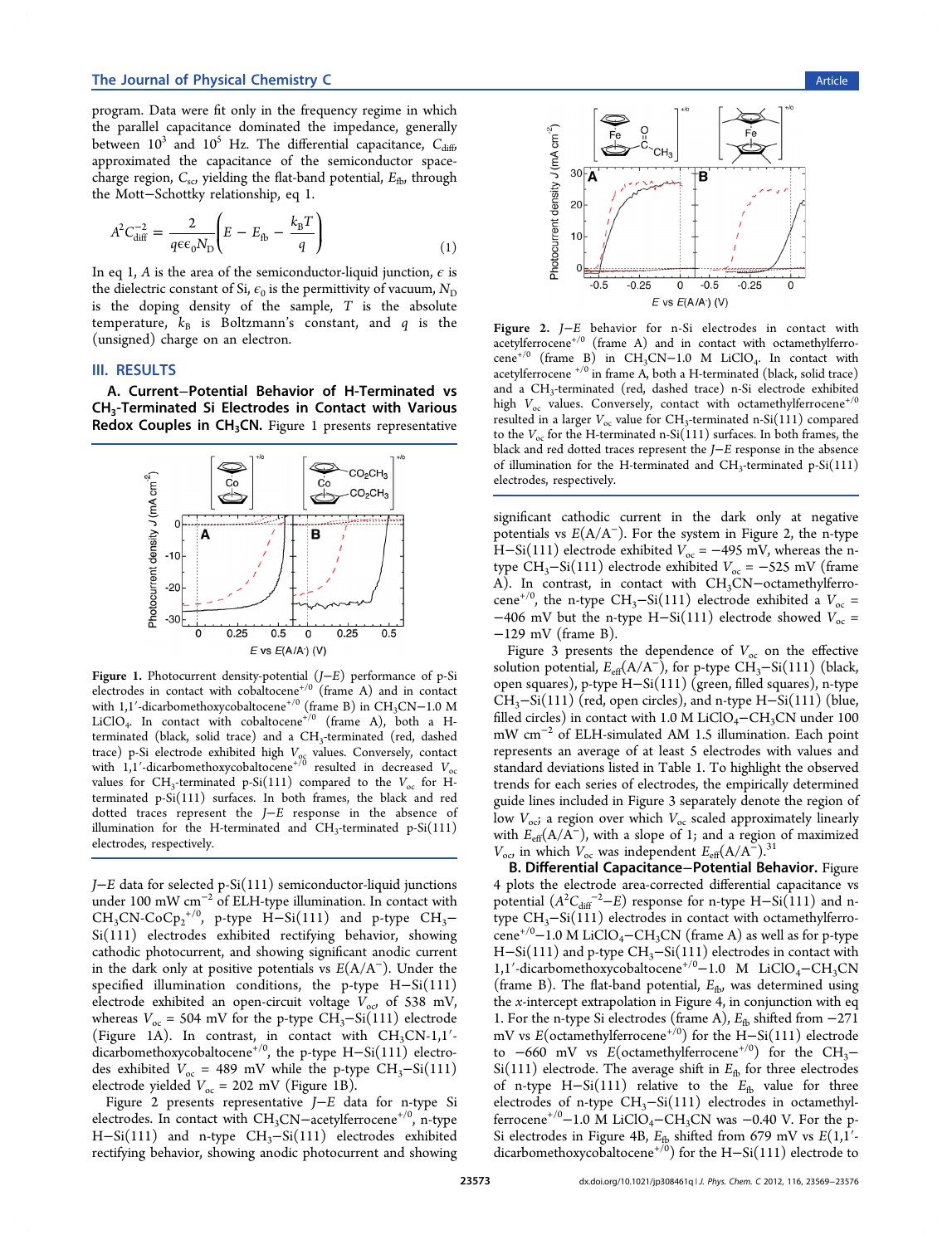<span id="page-5-0"></span>

Figure 3. Open-circuit voltage,  $V_{oo}$  vs effective solution redox potential,  $E_{\text{eff}}(A/A^-)$ , in CH<sub>3</sub>CN−1.0 M LiClO<sub>4</sub> for H-terminated p-Si(111) (green, solid squares), CH<sub>3</sub>-terminated p-Si(111) (black, hollow squares), H-terminated n-Si (blue, solid squares), and CH<sub>3</sub>-terminated n-Si(111) (red, hollow squares) electrodes. The corresponding lines serve as guides to indicate the observed trends in the different regions of  $V_{oc}$  vs  $E_{\text{eff}}(A/A^{-})$ behavior.



Figure 4. Differential capacitance–potential,  $A^2 C_{\text{diff}}^{\text{--}2}$ –E, relationships for n-Si $(111)$  electrodes in octamethylferrocene<sup>+/0</sup> (frame A) and p-Si(111) electrodes in 1,1'-dicarbomethoxycobaltocene<sup>+/0</sup> (frame B) for H-terminated electrodes (solid circles, solid linear extrapolation to  $A^{2}C_{\text{diff}}^{-2} = 0$  cm<sup>4</sup> F<sup>-2</sup>) and CH<sub>3</sub>-terminated electrodes (open circles, dashed linear extrapolation to  $A^2C_{\text{diff}}^{-2} = 0$  cm<sup>4</sup> F<sup>-2</sup>). The change in potential values in the extrapolation to  $A^2C_{\text{diff}}^{\qquad -2} = 0$  cm<sup>4</sup> F<sup>-2</sup> corresponds to a negative shift in the flat-band potential for  $CH<sub>3</sub>$ terminated Si(111) electrodes relative to the flat band potential of Hterminated Si(111) electrodes in contact with these selected redox systems.

437 mV vs  $E(1,1'-dicarbomethoxycobaltocene<sup>+/0</sup>)$  for the CH<sub>3</sub>–Si(111) electrode. The average shift in  $E_{\text{fb}}$  for three electrodes of p-type H-Si(111) relative to the  $E_{\text{fb}}$  for three electrodes of p-type CH<sub>3</sub>-Si(111) in 1,1'-dicarbomethoxycobaltocene<sup>+/0</sup>−1.0 M LiClO<sub>4</sub>−CH<sub>3</sub>CN was 0.25 V.

## IV. DISCUSSION

Upon functionalization of the surface, a change in the opencircuit photovoltage of a photoelectrode in contact with an single redox system could indicate a shift in the interfacial

dipole, a change in the surface recombination rate, and/or a change in the position of the surface Fermi level due to Fermi level pinning. However, the systematic shift in  $V_{\text{oc}}$  observed herein for a series of electrochemically reversible, one-electron transfer, outer-sphere, redox couples (Figure 3) strongly indicates that a change in the magnitude of the interfacial dipole is the predominant electrical effect that accompanies a change in the chemical termination of the  $Si(111)$  surface from H− to CH3− moieties. This hypothesis is consistent with the observation that the photovoltage exhibits nearly identical maximal limiting values at very positive values of  $E(A/A^-)$  for the n-type electrodes of both functionality, and exhibits similar maximal limiting values at very negative values of  $E(A/A^-)$  for the p-type Si electrodes. $31$  Furthermore, the potential shift of the band-edges observed in selected cases by the  $A^2C_{\text{diff}}{}^{-2}$ –E measurements (Figure 4) unambiguously indicates that the interfacial dipole has been modified by the surface functionalization procedure. The observation of the dependence of  $V_{\text{oc}}$ on  $E(A/A^-)$  for a wide range of Nernst potentials of the solution indicates that the functionalization has not also introduced deleterious increases in the rates of surface recombination processes nor has deleteriously affected the rates of interfacial minority-carrier transfer to the redox species in the electrolyte. The CH<sub>3</sub> $-$  functionalization thus for all practical purposes yields the same, nearly ideal, electrical behavior that is characteristic of H−Si(111) surfaces but with a shift in the interfacial dipole, and thus in the band-edge positions, for CH3−Si(111) surfaces, along with improved resistance to chemical and electrochemical oxidation processes that accompanies the replacement of Si−H bonds by surficial Si–C bonds. For a given value of  $E(A/A^-)$ , the shift in interfacial dipole produces larger photovoltages for n-type Si photoelectrodes and smaller photovoltages for p-type Si photocathodes, until the limiting regimes of maximal  $V_{\text{oc}}$  (or minimal  $V_{\text{oc}}$ ) are reached at very negative or at very positive potentials, respectively (Figure 3).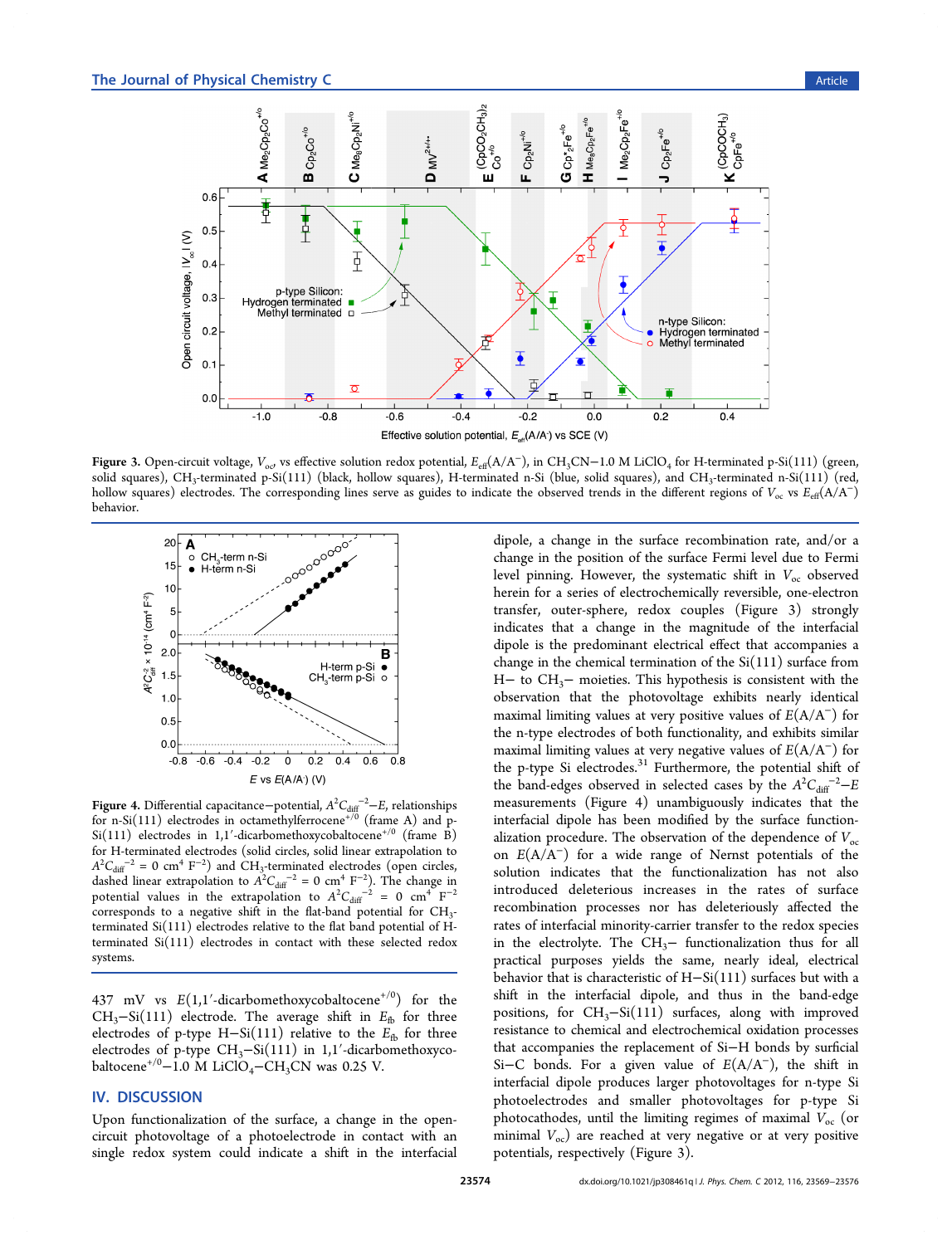#### <span id="page-6-0"></span>The Journal of Physical Chemistry C and the Second Second Second Second Second Second Second Second Second Second Second Second Second Second Second Second Second Second Second Second Second Second Second Second Second Sec

From the impedance experiments, the shift in  $E_{\text{fb}}$  due to surface methylation was −0.40 V for n-Si(111) electrodes in contact with octamethylferocene<sup>+/0</sup>−CH<sub>3</sub>CN and −0.25 V for p-Si(111) electrodes in contact with 1,1′-dicarbomethoxycobaltocene<sup>+/0</sup>−CH<sub>3</sub>CN, relative to the  $E_{\text{fb}}$  behavior of the respective H−Si(111) electrode surfaces. The magnitude of this  $E<sub>f</sub>$  shift is broadly consistent with the −0.3 V shift in the guide lines in Figure [3](#page-5-0) between the  $V_{\text{oc}}$  trends for CH<sub>3</sub>–Si(111) and H−Si(111) electrodes. The flat-band shifts observed for the Si/ CH<sub>3</sub>CN junctions are somewhat smaller than the ∼−0.49 eV dipole energy shift that has been reported between  $CH<sub>3</sub>−$ Si(111) and H−Si(111) surfaces in ultrahigh vacuum as measured by photoelectron spectroscopy.<sup>9[,15](#page-7-0)−[17](#page-7-0)</sup> Shifts of ∼−0.55 eV in the band-edge positions have been inferred from measurements of changes in the barrier heights of silicon/ mercury contacts.<sup>4</sup> The reduction in the magnitude of the interfacial dipole at semiconductor/liquid contacts relative to ultrahigh vacuum experiments is consistent with a partial screening of the dipole by the electrolyte and/or inherent shifts in the band-edge positions of Si in contact with an electrolyte relative to the band-edge positions in contact with UHV.

The sign and approximate magnitude of the interfacial dipole that results from H− or  $CH_3$ − termination has been evaluated theoretically.<sup>[18](#page-7-0)</sup> Broadly, the sign of the interfacial dipole is in accord with the electronegativity differences between Si and either H− or CH3− moieties. Using both density functional theory and many-body perturbation theory, specifically the perturbative  $G_0W_0$  approach, a band-edge shift of  $-0.8 \text{ eV}$  has been predicted for  $CH_3-Si(111)$  surfaces relative to H− Si(111) surfaces in contact with vacuum and thus in the absence of solvation or specific adsorption.<sup>[18](#page-7-0)</sup> The sign and magnitude of the interfacial dipole layer indicated by the data described herein is therefore consistent with theoretical expectations for this type of surface functionalization process.

The band–edge shift that accompanies CH<sub>3</sub>-termination of Si(111) is advantageous for some applications and disadvantageous for others. For example, with a given redox system, the shift that results from  $CH_3$ -termination of  $Si(111)$  is expected to produce higher barrier heights and thus higher photovoltages and better rectification, for  $n-Si(111)$  photoanodes, but also is expected to result in poorer ohmic contacts between a low work function conducting polymer, such as poly(3,4-ethylenedioxythiophene)/poly(styrenesulfonate) (PEDOT/PSS) and n-type  $CH_3$ -terminated  $Si(111)$  surfaces.<sup>[32](#page-7-0)</sup> Similarly, the band-edge shift introduced by  $CH<sub>3</sub>$ -termination will produce better ohmic contacts, but smaller photovoltages, for photocathodes that are formed from  $CH_3$ -functionalized p-Si $(111)$ electrodes relative to photocathodes formed from H-terminated  $p-Si(111)$  electrodes.<sup>[33](#page-7-0)</sup> The improved oxidation resistance upon functionalization of  $Si(111)$  with methyl groups<sup>[34](#page-7-0)</sup> thus is accompanied by a decrease in the photoelectrochemical performance of Si(111) surfaces for photocathodic proton reduction in solar-driven water-splitting systems.<sup>3</sup> These expectations are in accord with experimental observations on H-Si(111) vs CH<sub>3</sub>-Si(111) electrodes to date.<sup>[14](#page-7-0),[33,34](#page-7-0)</sup> Hence, alternate routes to surface functionalization that shift the bandedge positions positively and/or the use of buried  $p-n^+$ junctions<sup>[35](#page-7-0),[36](#page-7-0)</sup> will be required to combine the improved stability with improvements in open-circuit photovoltages upon functionalization of p-Si(111) photocathodes.

## V. CONCLUSIONS

For a given solution redox potential,  $CH_3$ -terminated p-Si $(111)$ electrodes showed lower  $V_{oc}$  values than H-terminated p- $Si(111)$  electrodes, whereas CH<sub>3</sub>-terminated n-type  $Si(111)$ electrodes showed higher  $V_{oc}$  values than H-terminated n-Si(111) electrodes. Differential capacitance−potential experiments confirmed that differences between the flat-band potentials of CH<sub>3</sub>−Si(111) electrodes and H−Si(111) yielded the respective  $V_{oc}$  vs  $E(A/A^-)$  behavior. The observed changes in flat-band potential are consistent with a negative shift in the interfacial dipole as a result of methylation of the Si(111) surface and indicate that, relative to the behavior of H−Si(111) electrodes, methylation of  $Si(111)$  increases the rectifying behavior at n-type Si/liquid junctions and increases the ohmic behavior of p-type Si/liquid junctions. The shift in flat-band potential observed electrochemically is fully consistent with the shift in interfacial dipole observed by photoemission in ultrahigh vacuum, as well as by the electrical behavior of Si/ Hg contacts and additionally as predicted theoretically by density functional theory.

#### ■ ASSOCIATED CONTENT

#### **6** Supporting Information

Calculation of effective solution potential,  $E_{\text{eff}}(A/A^{-})$ , and Xray photoelectron spectra quantifying the degree of oxidation on the methylated Si(111) surfaces. This material is available free of charge via the Internet at [http://pubs.acs.org.](http://pubs.acs.org)

#### ■ AUTHOR INFORMATION

#### Corresponding Author

\*E-mail: [nslewis@caltech.edu.](mailto:nslewis@caltech.edu)

#### Notes

The authors declare no competing financial interest.

#### ■ ACKNOWLEDGMENTS

We acknowledge the National Science Foundation (CHE-1214152 and CHE-0911682) and the Molecular Materials Research Center of the Beckman Institute at the California Institute of Technology for supporting this work. The authors thank Dr. David Knapp for his synthesis of 1,1′-dicarbomethoxycobaltocene<sup>+/0</sup> as well as Dr. Chengxiang Xiang and Professor Erik Johansson for helpful discussions.

#### **ENDINE REFERENCES**

(1) Tan, M. X.; Laibinis, P. E.; Nguyen, S. T.; Kesselman, J. M.; Stanton, C. E.; Lewis, N. S. Prog. Inorg. Chem. 1994, 41, 21.

- (2) Bard, A. J.; Faulkner, L. R. Electrochemical Methods: Fundamentals and Applications, 2nd ed.; Wiley: New York, 2001.
- (3) Walter, M. G.; Warren, E. L.; McKone, J. R.; Boettcher, S. W.; Mi, Q. X.; Santori, E. A.; Lewis, N. S. Chem. Rev. 2010, 110, 6446.

(4) Maldonado, S.; Plass, K. E.; Knapp, D.; Lewis, N. S. J. Phys. Chem. C 2007, 111, 17690.

- (5) Webb, L. J.; Nemanick, E. J.; Biteen, J. S.; Knapp, D. W.; Michalak, D. J.; Traub, M. C.; Chan, A. S. Y.; Brunschwig, B. S.; Lewis, N. S. J. Phys. Chem. B 2005, 109, 3930.
- (6) Webb, L. J.; Rivillon, S.; Michalak, D. J.; Chabal, Y. J.; Lewis, N. S. J. Phys. Chem. B 2006, 110, 7349.
- (7) Bansal, A.; Li, X. L.; Lauermann, I.; Lewis, N. S.; Yi, S. I.; Weinberg, W. H. J. Am. Chem. Soc. 1996, 118, 7225.
- (8) Bansal, A.; Li, X. L.; Yi, S. I.; Weinberg, W. H.; Lewis, N. S. J. Phys. Chem. B 2001, 105, 10266.

(9) Hunger, R.; Fritsche, R.; Jaeckel, B.; Jaegermann, W.; Webb, L. J.; Lewis, N. S. Phys. Rev. B 2005, 72.